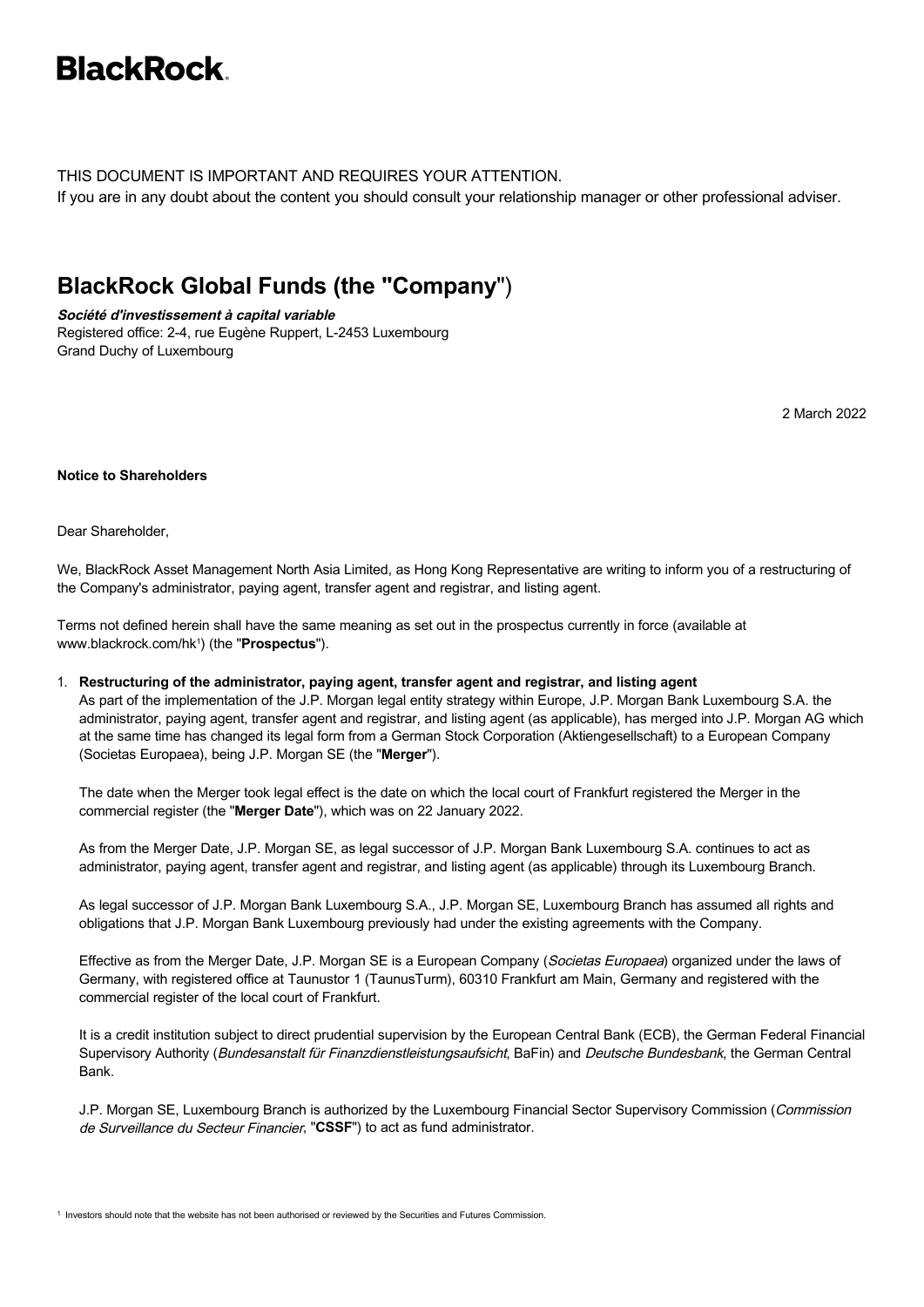J.P. Morgan SE, Luxembourg Branch is registered in the Luxembourg Trade and Companies' Register (RCS) under number B255938 and is subject to the supervision of the aforementioned home State supervisory authorities as well as local supervision by the CSSF.

Both J.P. Morgan Bank Luxembourg S.A. and J.P. Morgan AG (which at the Merger Date changed its legal form to J.P. Morgan SE) are members of the J.P. Morgan group of companies. The Merger does not change the scope of services provided to the Company by J.P. Morgan Bank Luxembourg S.A.. There will be no change of address or contact details of the administrator, paying agent, transfer agent and registrar, and listing agent.

The change described above does not result in any change in the fees and expenses borne by the Funds and/or their shareholders, nor result in any changes in the dealing arrangements of the Funds.

#### 2. **Revised Prospectus**

Updated versions of the Company's prospectus will be available to download from our website [\(www.blackrock.com/hk1](http://www.blackrock.com/hk)) and in hard copy format free of charge in due course upon request from your local representative on +852 3903-2688 or at the office of the Hong Kong Representative at the address stated below.

If you would like any further information or have any questions regarding this letter, please contact the Company's Hong Kong Representative, BlackRock Asset Management North Asia Limited, at 16/F Champion Tower, 3 Garden Road, Central, Hong Kong or by telephone on +852 3903-2688.

Yours faithfully,

**BlackRock Asset Management North Asia Limited Hong Kong Representative**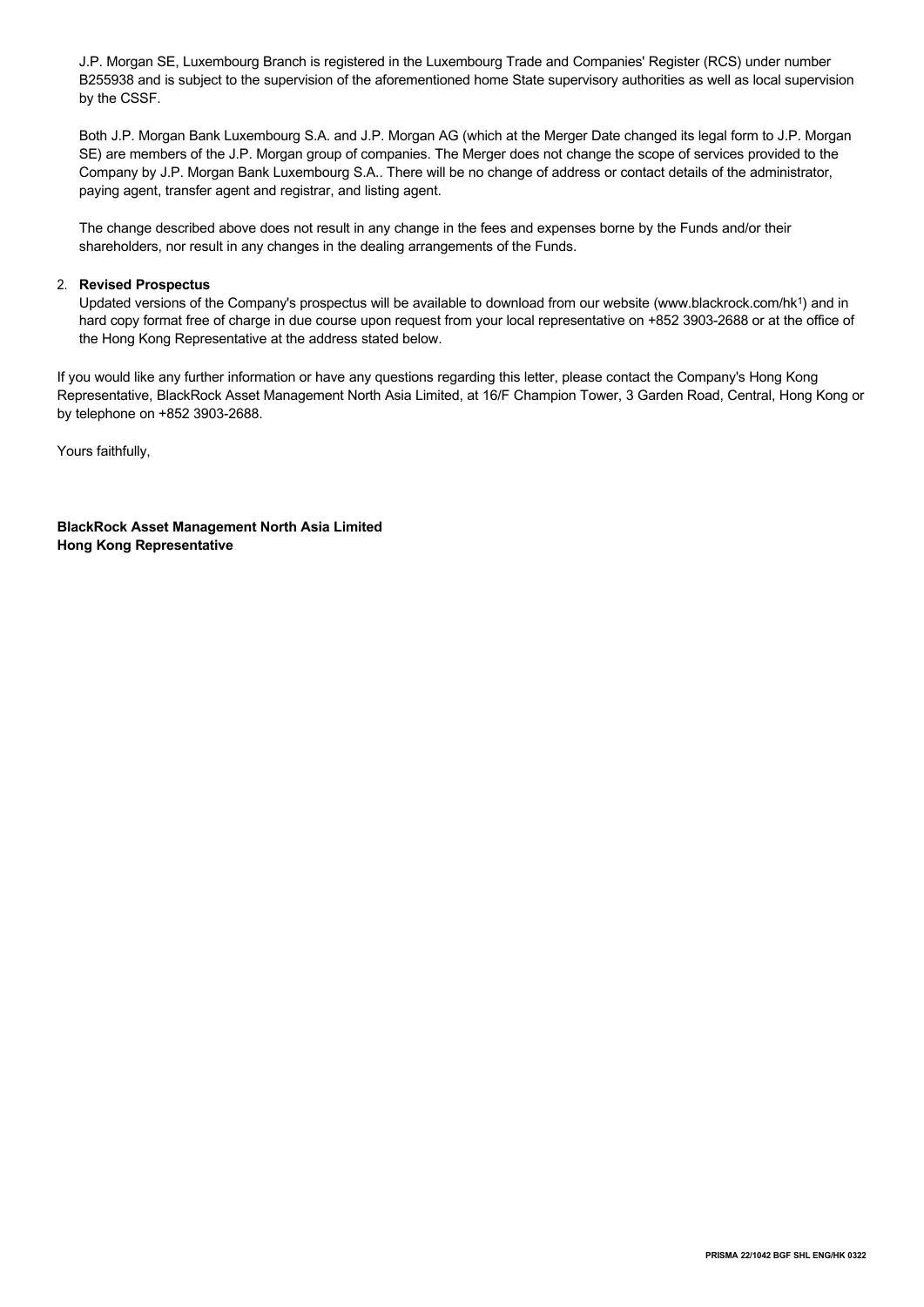## **BlackRock** 貝萊德

此乃重要文件,務請垂注。 如閣下對本文件內容有任何疑問,應諮詢閣下之客戶經理或其他專業顧問。

### 貝萊德全球基金(「本公司」)

可變資本投資公司(**Société d'investissement à capital variable**) 註冊辦事處:2-4, rue Eugène Ruppert, L-2453 Luxembourg Grand Duchy of Luxembourg

致股東之通知

親愛的股東:

貝萊德資產管理北亞有限公司作為香港代表,謹此修函通知有關本公司的行政管理人、付款代理人、過戶代理人及登記處,以及上市 代理人進行重組的事宜。

本文件未予界定的詞彙具有現行有效的章程(可於[www.blackrock.com/hk1](http://www.blackrock.com/hk) 閱覽)(「章程」)所載的相同涵義。

### 1. 行政管理人、付款代理人、過戶代理人及登記處,以及上市代理人之重組

作為在歐洲實施 J.P. Morgan 法人實體策略的一部分,J.P. Morgan Bank Luxembourg S.A.(行政管理人、付款代理人、過戶代理 人及登記處,以及上市代理人(以適用者為準))已併入 J.P. Morgan AG,而J.P. Morgan AG同時已將其法律形式從德國股份公 司 (Aktiengesellschaft) 改為歐洲公司 (Societas Europaea), 即 J.P. Morgan SE (「合併」)。

合併發生法律效力的日期為法蘭克福地方法院在商業登記處登記合併的日期(「合併日期」),即 2022 年 1 月 22 日。

自合併日期起,J.P. Morgan SE 作為 J.P. Morgan Bank Luxembourg S.A. 的合法繼承人,繼續通過其盧森堡分行擔任行政管理 人、付款代理人、過戶代理人及登記處,以及上市代理人(以適用者為準)。

作為 J.P. Morgan Bank Luxembourg S.A.的合法繼承人, J.P. Morgan SE盧森堡分行已承擔J.P. Morgan Bank Luxembourg 之前 根據其與本公司現有協議下所擁有的一切權利和義務。

自合併日期起生效,J.P. Morgan SE是一間根據德國法律組成的歐洲公司(*Societas Europaea*),註冊辦事處位於Taunustor 1 (TaunusTurm), 60310 Frankfurt am Main, Germany, 並在法蘭克福地方法院的商業登記處註冊。

J.P. Morgan SE是一間信貸機構,受歐洲中央銀行(ECB)、德國聯邦金融監管局(Bundesanstalt für Finanzdienstleistungsaufsicht, BaFin)及德國中央銀行Deutsche Bundesbank的直接審慎監管。

J.P. Morgan SE盧森堡分行獲盧森堡金融業監督委員會(Commission de Surveillance du Secteur Financier, 「CSSF」)認可擔 任基金行政管理人。

J.P. Morgan SE盧森堡分行在盧森堡貿易及公司註冊處 (RCS)註冊,編號為 B255938,並受上述本國監管機構的監管及 CSSF 的當地監管。

J.P. Morgan Bank Luxembourg S.A. 及 J.P. Morgan AG(於合併日期將其法律形式改為 J.P. Morgan SE)均屬J.P. Morgan 集團 公司的成員。合併不會改變 J.P. Morgan Bank Luxembourg S.A. 向本公司提供服務的範圍。行政管理人、付款代理人、過戶代理 人及登記處,以上市代理人的地址或聯絡資料維持不變。

上述變動不會導致各基金及/或其股東承擔的費用和開支有任何改變,亦不會導致各基金的交易安排有任何改變。